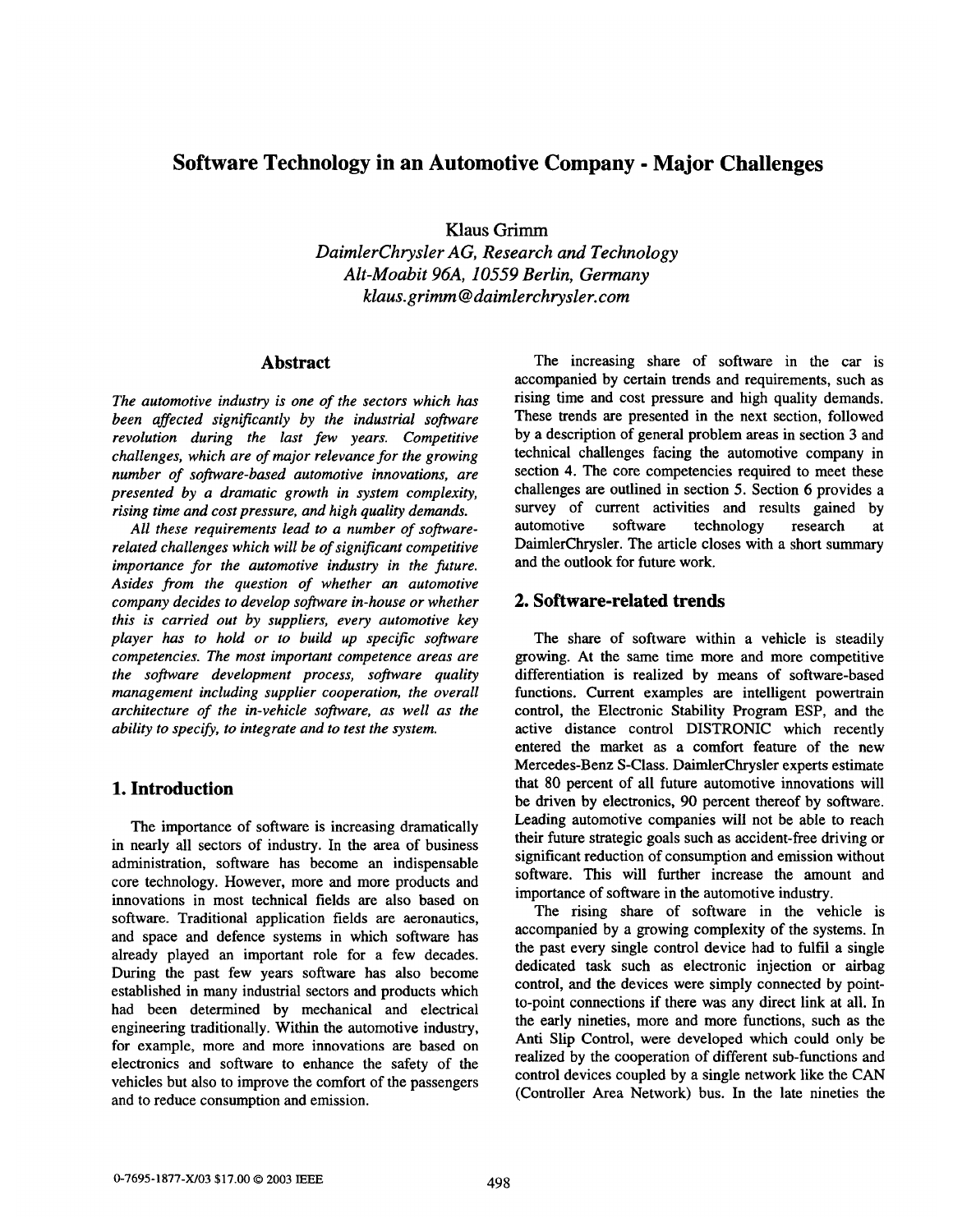engineers started to couple control units using multiple networks such as CAN bus and MOST (Media Oriented System Transport) bus. Thereby, functions were designed which e.g. required the combination of vehicle dynamics and navigation information. Nowadays, functions such as Teleaid are developed which comprise several networks and which are also coupled to the outer-car world via radio link. Teleaid provides the automatic alert of an emergency service in case of an accident detected by the airbag control. A current example for the high degree of software-related complexity of today's cars, shown in figure 1, is provided by the current S-Class of Mercedes-Benz which contains more than 50 controllers, more than 600,000 lines of code, three different bus systems and approximately 150 messages and 600 signals.





The growing use of software-based automotive functions has led to software gaining a significant impact on the quality of the car. Nowadays, automobiles have to fulfil high software quality demands in order to satisfy the customer and to be in line with legal requirements. The most important quality criteria are reliability, availability, and safety. As more and more interfaces to the driver are realized by software, user friendliness and ease of use also become important quality demands. A mature software development process including cooperation with suppliers, a comprehensive quality management and powerful methods and tools is required to fulfil the high quality requirements.

The automotive industry has to face enormous time and cost pressure. Particularly premium class producing companies have to launch their innovations quickly and to achieve a short time to market in order to gain competitive advantages and to underline their premium image. To the same extent as innovations are driven by software, the share of development cost, as well as warranty and goodwill costs incurred by software, increases. Approximately 25 percent of the cost of the current Mercedes-Benz S-Class is already incurred by electronics,

including software. As shown in figure 2, this proportion will rise by up to 40 percent during the next ten years due to additional safety and comfort systems as well as modem entertainment and infotainment services. On the other hand, the use of software offers a much higher flexibility than can be achieved by realizing innovations with conventional automotive technologies only. Especially appropriate software architectures allow fast innovations and a high degree of flexibility and reuse as well as leading to a significantly more efficient software development.



**Figure 2. Proportion of cost incurred by electronics** 

In contrast to the traditional technologies used in the automotive industry, such as mechanical and electrical engineering, the use of software is subject to a fast succession of technologies. These fast changes hold the danger that software-based innovations become obsolete early and that technologies which were used to realize the innovations are replaced quickly by more powerful ones. Particularly in the field of telematics, innovation cycles are much shorter than the current development cycles of new vehicle models. In order to safeguard innovations and corresponding investments as long as possible, the software technologies to be used in automotive development have to be selected very carefully. Furthermore, the software-based system, its architecture and its interfaces have to be designed openly and flexibly enough to follow the short telematics innovation cycles and to facilitate the easy replacement of old-fashioned telematics equipment during the life-time of a specific vehicle model.

### **3. General problem areas**

Regarding software-based innovations in vehicles, the depth of the added value created by software at the automotive company represents an important aspect. Currently, a lot of software development is undertaken by suppliers. But more and more automotive companies have decided to develop some of those parts of their software in-house which allow competitive differentiation. Whether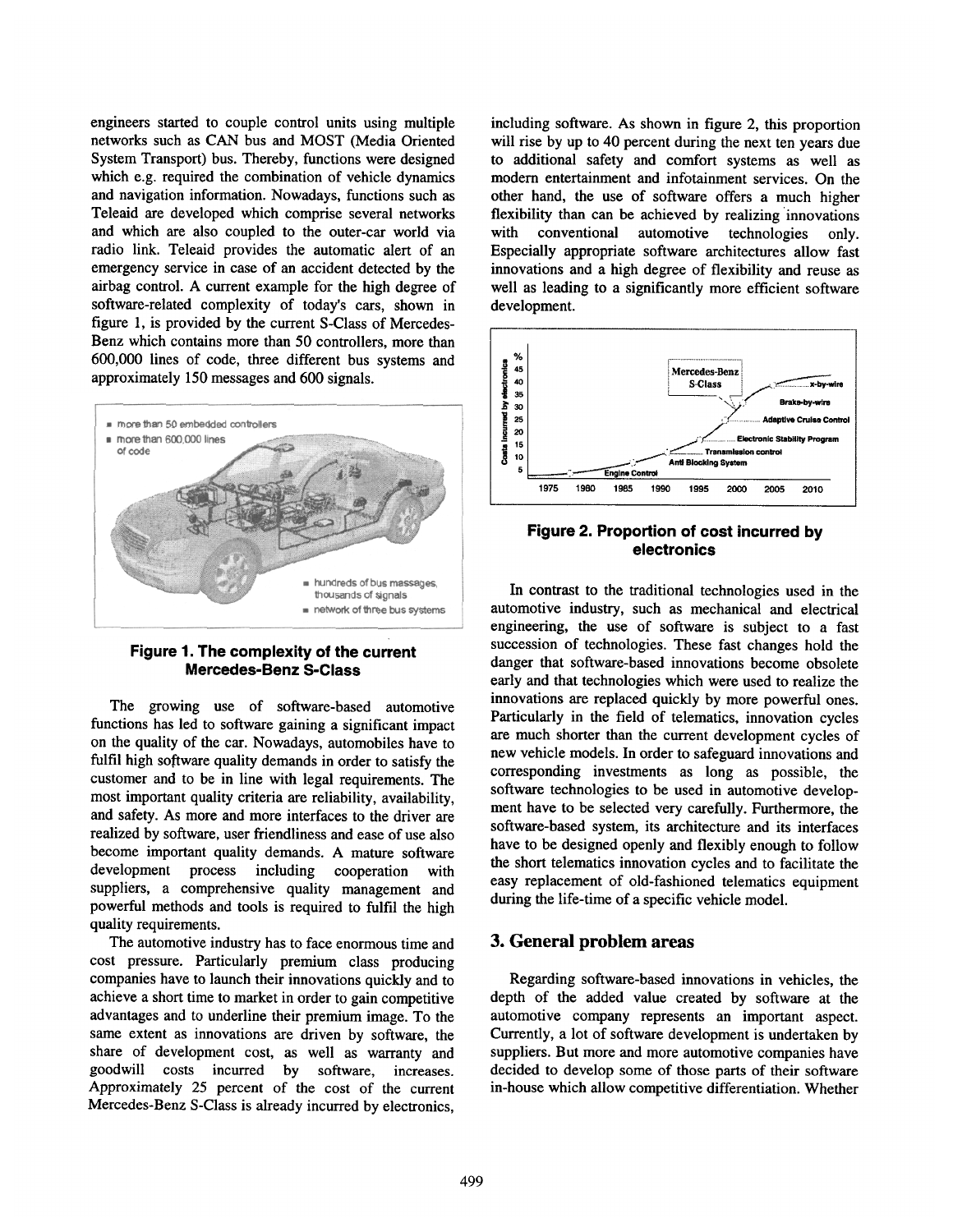an automotive company develops its software in-house or not, it has to face several software-related challenges.

The control of the increasing complexity of the systems represents a core challenge. The complexity problem affects different phases and elements of system development, especially the specification of the requirements, the design and the architecture of the systems as well as the integration and testing of the subfunctions and sub-systems. Complexity control becomes even more difficult if several suppliers are involved in the development of the system.

An indispensable prerequisite for the efficient development of dependable software-based systems is a mature requirements specification. In practice, this objective is very difficult to achieve, particularly because not all requirements are clear or stable right from the start, and a lot of changes in the requirements become necessary in the course of development due to technical or customer-related reasons. In-house experience has shown that, on average, more than 40 percent of errors which occur during the use of an automotive software-based function are attributable to requirements errors caused by immature specifications.

The development of electronic control units for automotive use becomes even more complicated if it takes place in cooperation between an automotive company and suppliers. In many projects the hardware and major parts of the software are developed by suppliers, while software functions which allow competitive differentiation are built by the automotive company. In this case, even more emphasis has to be put on the maturity of the requirements specification and the integration and testing aspects. The entire development process, as well as quality management, has to include the suppliers' part and the aspects of distributed development.

Due to the high time and cost pressure, the productivity of the software development is of great importance for an automotive company. One objective within this context is the increasing reuse of development results such as requirements, models, functions, and software components. Today, the degree of reuse is low. There is a lack of constructive prerequisites such as an open and flexible software architecture to facilitate reuse and integration of existing code into newly built systems. As a consequence, some functions are built nearly from scratch for each vehicle model.

The efficiency of the software development and the quality of the software-based systems can be improved significantly by the use of appropriate methods and tools. Nowadays, methodological and tool support exists for different single tasks and phases of development. Unfortunately, there is no chain of methods and tools which seamlessly support the whole development cycle from requirements specification to integration and testing. As a consequence, gaps between phases have to be covered manually, which is an error-prone and timeconsuming exercise. Furthermore, tracing of information such as requirements or design decisions and change management are awkward, involved and costly. This missing seamlessness of processes, methods and tools is already an unavoidable problem in the field of software technology. Its dimension increases if one considers the interdependencies of software and other core disciplines of automotive development such as electrical and mechanical engineering. Currently, each discipline has its own processes, methods and tools. The lack of harmonization between these worlds causes many expensive errors or changes in the course of the development of a new vehicle model.

# **4. Technical challenges**

The use of software in vehicles is characterized by certain technical circumstances and challenges.

Apart from telematics applications such as navigation, in-vehicle software generally forms part of an embedded system. This requires a close connection between software and hardware development or at least, if standard hardware is used, a consequent consideration of hardware aspects during all software development stages. In many cases, hardware components have to be simulated in early software development phases as they are not yet available or their availability is limited or costly.

Very often embedded systems in a car have to fulfil hard real-time requirements. For instance, an airbag controller only works correctly if it reacts within a precisely defined period of time if an accident is detected. In practice, both design and testing of real-time properties are complicated tasks and require a lot of modeling, simulation, and practical trials.

An additional challenge is provided by the growing complexity, namely the high degree of connectivity between the electronic control units. Not only the design of the overall system, including an appropriate, open and flexible software architecture, but also the integration and testing of the system are complex and elaborate tasks.

The use of embedded systems in the vehicle is accompanied by real-time requirements and also by limited capacity of storage. This limitation is often the result of space or cost restrictions. Due to the large number of cars which are to be equipped with certain components or electronic control units the cost of each single unit has a perceptible influence on the profit margin of a vehicle model.

As software is used to realize more than simple comfort functions, high reliability and safety requirements have to be met by the systems. This requires a proper and mature development process and the use of appropriate state-of-the-art methods in all development phases.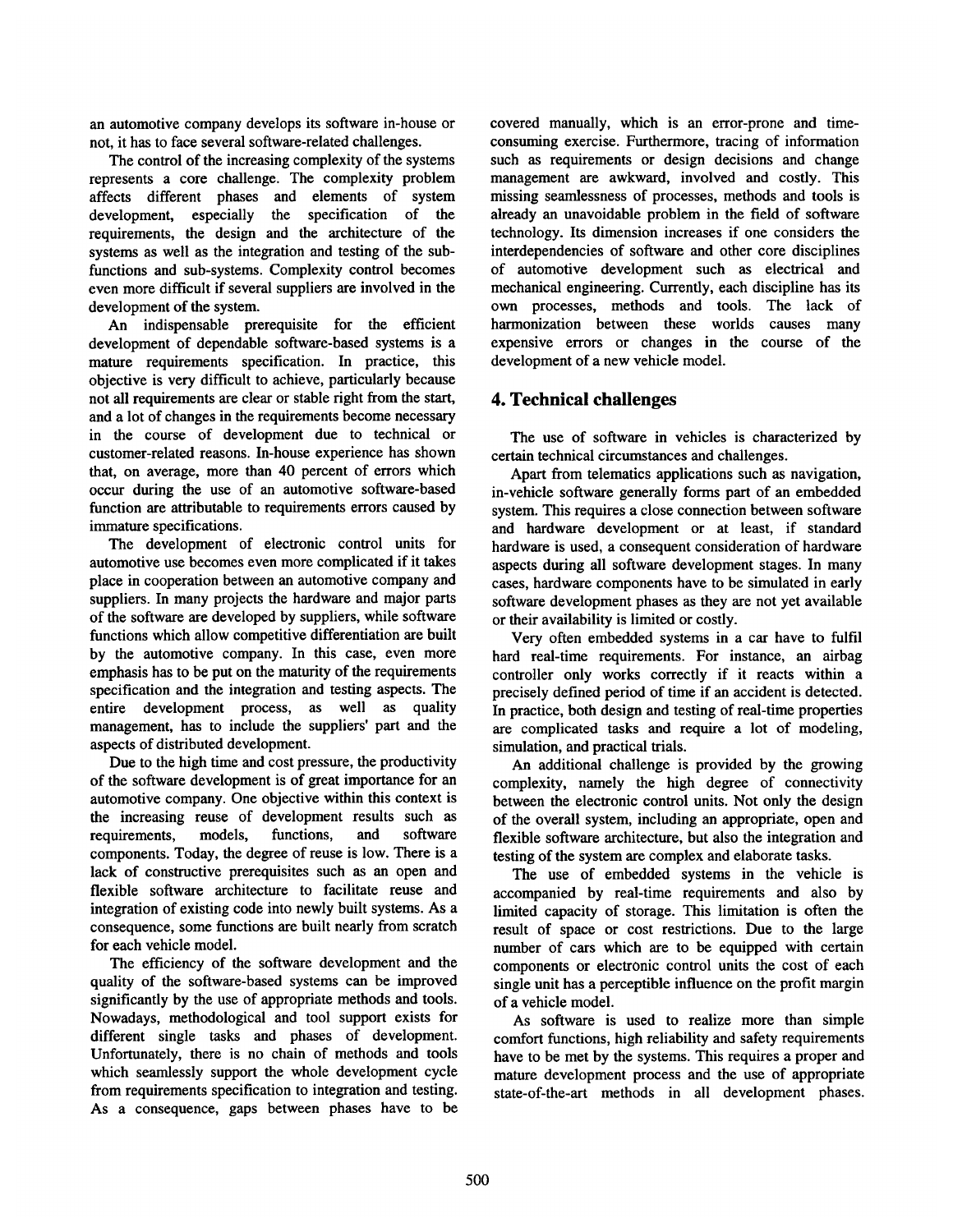Suitable and powerful constructive and analytical measures have to be taken to ensure and to prove the required system safety and reliability, taking into account all relevant software aspects.

The increasing use of software-based driver interfaces and new MMI-concepts makes strong demands on the ergonomics of the system. The system has to be easily and intuitively usable by the driver without causing any ively usable by the driver without causing any dangerous situations, for instance by distracting him from  $\frac{1}{\sqrt{2}}$ 

#### **5. Required technological core competencies**

The discussion of the general trends and problem areas and the more detailed technical challenges show that an automotive company has to have or to develop certain software-related competencies. In most cases, the importance of these competencies is independent of whether the actual software coding takes place in-house or is carried out by suppliers.

Requirements engineering is the most important competency to avoid errors in early development stages competency to avoid critics in early development stages w reduce cost caused by requirements changes. Requirements engineering comprises appropriate<br>techniques for elicitation, specification, modeling, and management of requirements. In particular, requirements tracing and change management are necessary to control to and change management are necessary to control temne and economic impact of requirements or design changes.<br>As efficiency and time to market are of high

competitive importance, the automotive company has to be able to define, analyze, assess and improve its development process systematically. A high degree of process maturity does not automatically guarantee high efficiency and quality, but it is an important prerequisite Technology for both the manufacturer and the supplier.

The software architecture is a central element of the system of software-based innovations. Hence, the automotive company has to be able to design and maintain an open and extendable overall architecture and corresponding interfaces in order to facilitate the fast integration of innovations and the flexible replacement or reuse of software components and control devices.

Systematic testing is indispensable in order to detect errors as early as possible. This applies to software developed in-house as well as  $-$  to an even larger extent  $$ to software supplied by partner companies. Special emphasis has to be placed on the aspect of integration of different components from different sources. In early development stages appropriate analysis and testing techniques, such as reviews, inspections and simulations, have to be applied to specifications and design models. Apart from functional behavior, performance aspects such Apart from functional behavior, performance aspects such as time system properties also have to be considered.

Software quality management has to cover the entire development process including the aspects of software acquisition and cooperation with suppliers. In order to avoid errors occurring due to method or tool inconsistencies and corresponding manual work, the automotive company has to be able to integrate appropriate methods and tools to achieve a seamless chain of computer support. Finally, usability engineering is an important competency to provide user-friendly softwarebased driver interfaces. The aspect of usability has to be taken into account throughout the whole development process starting with the specification of requirements in order to avoid late and, hence, expensive changes.

An additional requirement is caused by the growing. complexity of the systems accompanied by the combination of functions of different areas such as vehicle dynamics, powertrain management, and telematics. As a consequence, appropriate architectures, as well as specification, modeling and testing techniques, are required which reconcile the different scientific disciplines involved, such as software engineering, control engineering and communication technology.

Model-based development is an essential technological competency if the automotive company carries out inhouse software development. It facilitates early simulation and error detection as well as automatic generation of target code. Thereby, development becomes more  $\frac{1}{\sqrt{2}}$  to  $\frac{1}{\sqrt{2}}$  development becomes more ent and the quality of the system can be improved<br>Coordin significantly.

### **6. Selected research activities and results**

 $\frac{1}{2}$  order to take the current trends and the resulting challenges and requirements into account, a Software Technology Research Lab was established at DaimlerChrysler in 1998. The work is divided into the areas of Process Organization, Software Architectures, as well as Methods and Tools and serves all business units of DC. The most important application areas are placed within the automotive sector. Both for the Passenger Cars Division as well as for Commercial Vehicles innovative solutions are being developed in the fields of vehicle dynamics, powertrain, comfort electronics, telematics, and sales. In addition, specific software technology topics are worked on for subsidiary companies, in particular for the wo on for subsidiary companies, in particular for the European Aerospace and Defense Company EADS.

#### **6.1. Processes**

Based on established process standards such as the V-<br>model propagated by the German Ministry of Defense. several similar process models have been developed at different automotive companies. Recently, a processdifferent automotive companies. Recently, a processoriented software quality management handbook was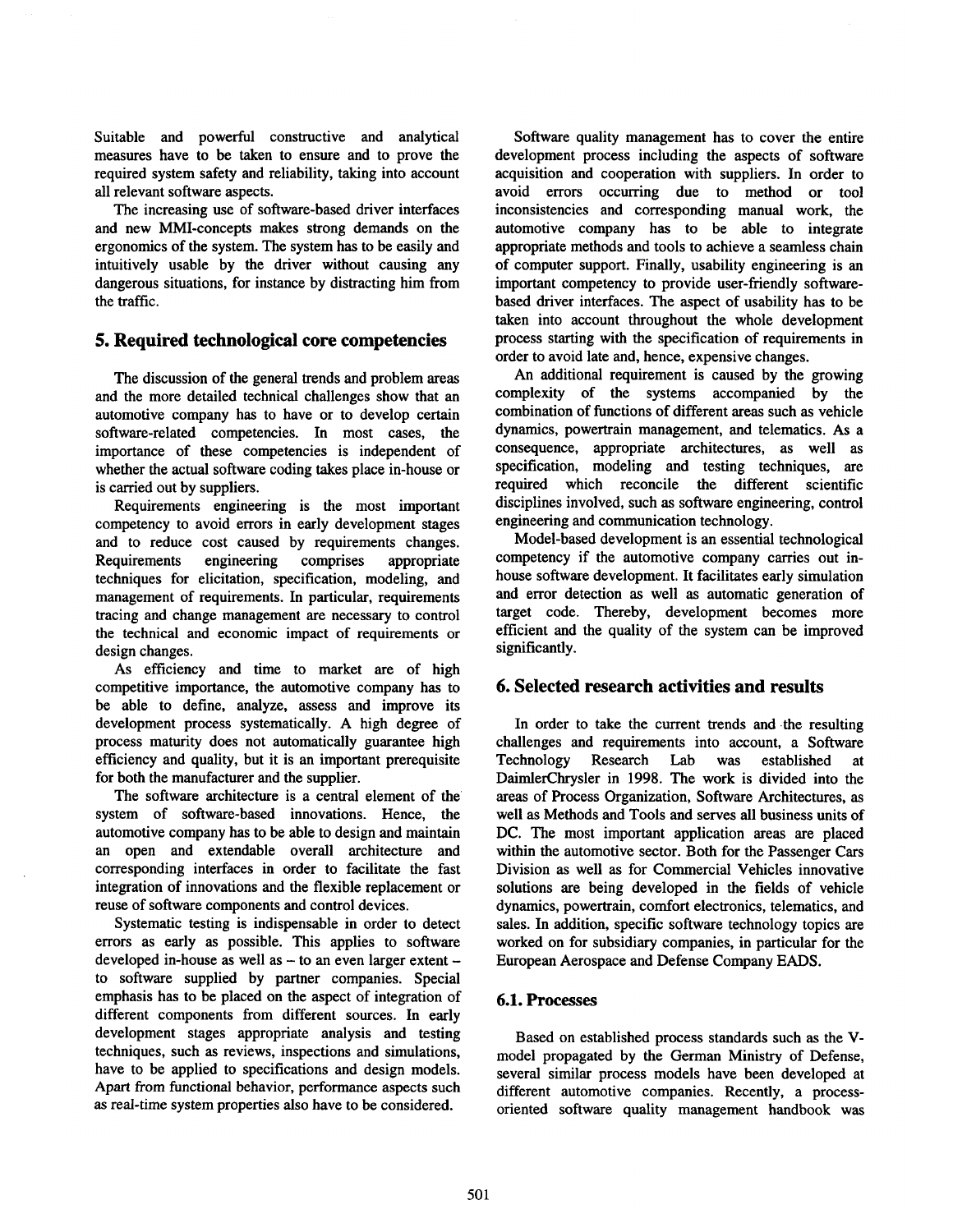released at DaimlerChrysler providing clear guidelines for the different software development steps. Experience has shown that specific reference models are required for the different automotive application areas such as vehicle dynamics, powertrain, body electronics, and telematics. The differing requirements are mainly related to the duration of the respective development cycles, to the degree of dependence from vehicle prototypes and trial rides, and to the involvement of the end-user. For instance, in the field of vehicle dynamics software development is closely coupled with the development of vehicle prototypes, whereas the integration of many cooperating, complex subsystems and the direct involvement of the driver is of greater importance in the area of body electronics.

In projects which involve not only the development of pure system functionality but also the design of user interfaces, e.g. for telematics and body electronics applications, the reference models are extended by the sub-process of "user-centric design and development". This sub-process aims at the seamless integration of all usability aspects into the entire software development process [1].

Major elements of DaimlerChrysler's research into requirements engineering are described in [2]. The work is focused on methodological aspects such as elicitation, specification, and refinement of requirements. It is complemented by corresponding analytical measures such as early simulation of requirements and the derivation of test cases from specifications. Requirements management represents another important area of work comprising the structure, administration, and tracing of requirements across the entire system life cycle. An essential result of this research work is a generic information model for requirements management which has been tailored to several automotive and aerospace applications. In order to provide powerful computer support the model has been mapped to different existing requirements management tools such as DOORS.

The specific problems occurring during cooperation with suppliers are tackled in a project focused on software acquisition management [3]. An appropriate process model has been developed which comprises the organization, the methodological support and the establishment of an efficient process for cooperation with suppliers. Emphasis is placed on quality and risk management on the part of the customer as well as on interaction with the corresponding procedures on the part of the supplier. Furthermore, a specific technique has been defined for the assessment of suppliers and their products.

# **6.2. Methods and tools**

Major progress has been made in the area of methods and tools for automotive software development during the last few years. Tools for model-based development have found their way into the automotive development departments, and computer support has also been established in the areas of requirements management and testing.

At DaimlerChrysler Research significant effort has been made during the last five years to improve the methodological foundations of automotive software development, as well as the integration of tools and systematic and efficient testing. Test tools in particular contribute to a significant increase in test efficiency.

The design of test cases has a decisive impact on the quality of a test. Apart from common test criteria related to the coverage of the program code the required and specified functions of the system for the test must be considered. The Classification-Tree Method [4] and the Classification-Tree Editor CTE [5] have been developed by DaimlerChrysler Research in order to guarantee a systematic and comprehensible approach to the design of functional test cases. Both method and tool have been tried out successfully in numerous DaimlerChrysler projects, and have become established in development standards and environments of different business units and divisions. An extension of the approach is currently under development which explicitly considers the aspects of embedded systems with continuous input sequences.

The test system TESSY provides computer support for the testing of modules written in C [5,6]. It covers all testing activities from test case design to test execution, test evaluation, and test documentation. The functional test case design is supported by means of the Classification-Tree Editor CTE as an integral part of TESSY. Furthermore, host and target testing, automatic regression testing, and completely automated run-time testing are provided by the system. TESSY is being successfully used in different divisions of DaimlerChrysler, for instance for testing motor control units and powertrain management.

The tool MTest provides a powerful computer support for testing on the level of system models [7]. Thereby, errors made when modeling software-based functions can be detected early, i.e. before the actual coding process starts. Test cases defined for testing the model can easily be reused in later phases for testing software components and the completed system. MTest is based on the modeling tool Matlab/Simulink and is mainly used in the area of vehicle dynamics at present.

In the area of embedded systems, the correct behavior of the system depends on the fulfillment of functional as well as of real-time requirements. At DaimlerChrysler Research a new approach to real-time testing has been